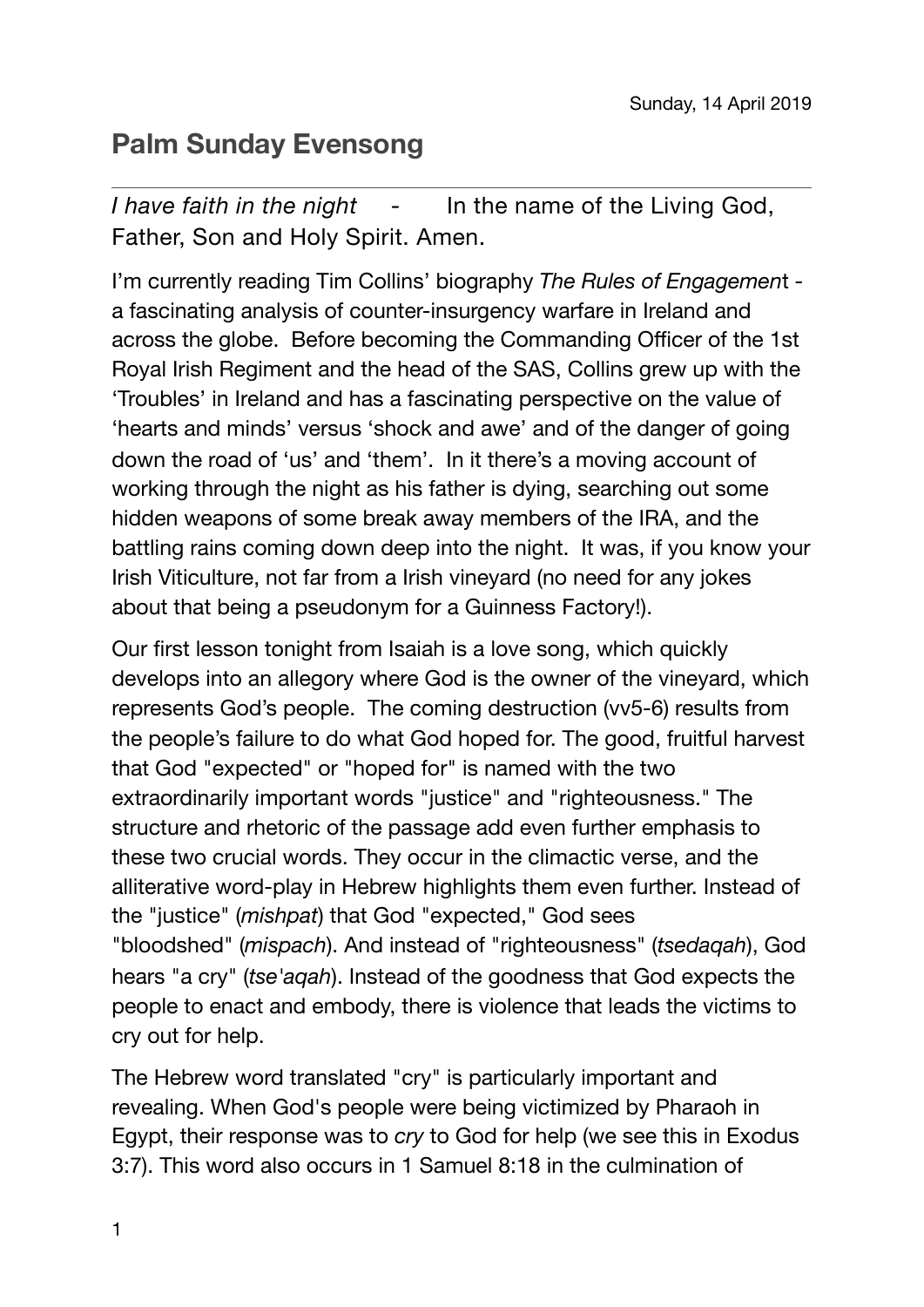Samuel's warning to the people about the "justice" (see NRSV "ways" in 1 Samuel 8:9, 11) of the soon-to-be-established monarchy. As Samuel puts it, the "justice" of the kings will be nothing but oppression. The people "will cry out because of your king, whom you have chosen for yourselves." In short, the warning is that the monarchy itself will recreate the oppressive conditions of Pharaoh's Egypt. Isaiah 5:7 suggests that the worst has happened. God's own people have chosen a system that creates victims and evokes their cries for help.

The details of the oppressive conditions are evident as chapter 5 unfolds -- joining "house to house" and adding "field to field" (verse 8), thus displacing poor farmers from their land (and only source of livelihood), and resulting in both homelessness and hunger (verse 13). Excess, greed, and conspicuous consumption are apparently supported by corruption and manipulation of the legal system (verse 23).

And so at the beginning of this most Holy Week we are challenged to consider where we sit in our lives with 'justice' and 'righteousness', with bloodshed and cries for vengeance. How do we propagate a system that creates victims and evokes their cries for help. And how do we break out beyond these systems and find a path of forgiveness in our lives that breaks down the structures of pain and revenge, of oppression, bloodshed and revenge?

Some of you may have heard of one of my great heroes the French Trappist Monk Fr Christian de Chargé - the film *Of Gods and Men* is based on the story of his fellow monks. Christian was a man of forgiveness, as his last testament bears witness. It was opened and read on the feast of Pentecost, shortly after the monks were killed. In it he writes,

'*If it should happen one day - and it could be today- that I become a victim of the terrorism, which now seems ready to encompass all the foreigners living in Algeria, I would like my community, my Church, my*  family, to remember that my life was given to God and to this country. I *ask them to accept that the One Master of all life was not a stranger to this brutal departure…*

*I* could not desire such a death. It seems to me to be important to state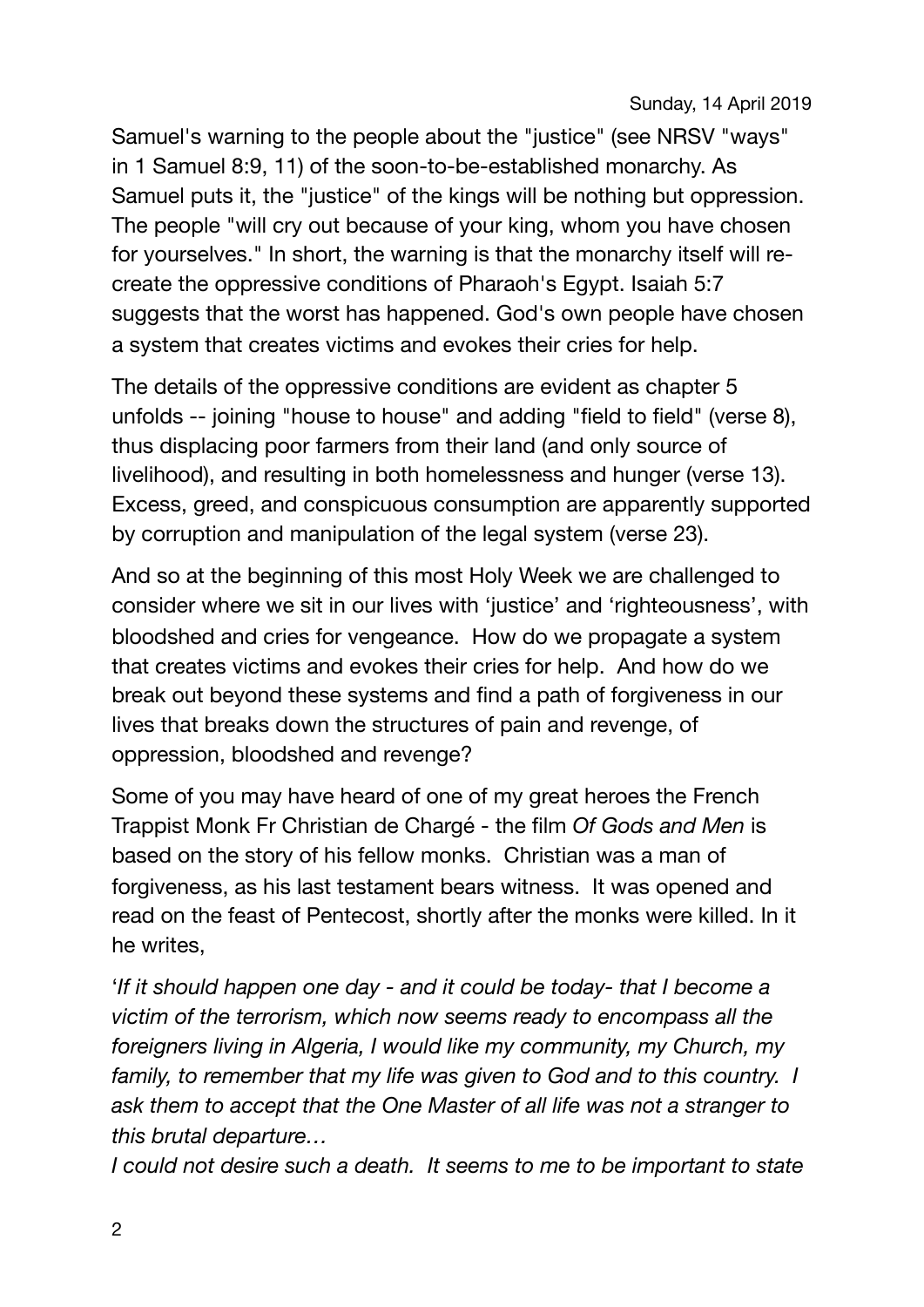*this. I do not see, in fact, how I could rejoice if this people I love were to be accused of my murder. It would be to pay too dearly for what will, perhaps, be called 'the grace of martyrdom', to owe it to an Algerian, whoever he may be, especially if he is acting in fidelity to what he believes to be Islam…. And you also, the friend of my final moment, who would not be aware of what you were doing. Yes, for you also I wish this 'thank you' and adieu - to commend you to the God whose face I see in yours. And may we find each other, happy 'good thieves' in Paradise, if it pleases God, the Father of us both. Amen*.'

This week reminds us of the passing of day and night - spoken of so powerfully by the poet David Whyte, who speaks of this time in the evening as being '*A time of truce, armistice, for the self and for others, a moment for compassionate humour, taking a breath, asking if it might be possible for so and so to happen later on, not now. A prelude for the deeper appraisal and self-forgiveness demanded by the final entry into night.*' For us who profess the Christian faith, the time before sleep is seen as a rehearsal for our final entry toward ultimate transformation of death. For 'night and sleep is the time of summation and integration, when we work unconsciously to thread together a bedrock of identity.'

This week we confront faith in the night. Faith that death is not the end. Faith that life has meaning. Faith that the one crucified on the Cross, has a relevance to our lives beyond our wildest dreams. And that the divine owner of the vineyard who sent his son to, will gather together the broken pieces of the world together.

Yes, faith invites us to avoid the kind of self-deceit that Jesus attacks whereby people assume that 'we' are on the right side with God and the 'others' are not. For everything we earn and achieve will get us nowhere, as we meet God face to face, and all we will have to trust in is the reality of God, wearing the face of Jesus, and waiting to wash our feet. That is the way of servanthood and costly grace which welcomes good thieves and travels through the Cross. As the theologian Kosuke Koyama observed, 'Jesus Christ is not a quick answer. If Jesus Christ is the answer, he is the answer in the way portrayed in crucifixion.'